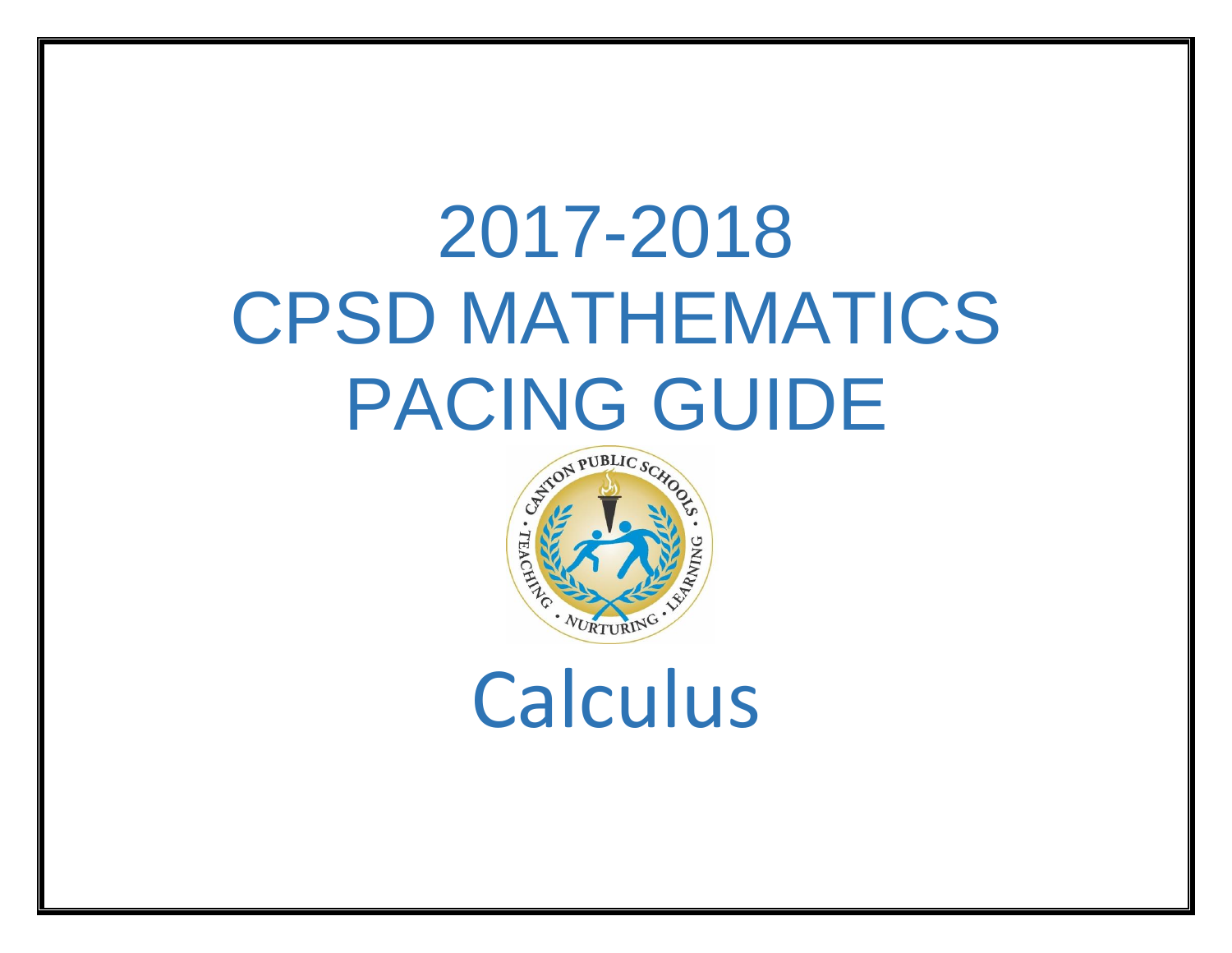# Canton Public School District 2017-2018 Pacing Guides

## **Frequently Asked Questions and Guidance**

### **Frequently Asked Questions**

**1. Where are the district's pacing guides located? What is their purpose?**

Pacing guides for the 2017-2018 school year can be found on Canton Public School District's website under Teacher Resources. Pacing guides have been developed for grades K-12 in English Language Arts, Mathematics, Science, and Social Studies. The district's pacing guides:

- ensure that instruction addresses all of the Mississippi College and Career Readiness Standards for English Language Arts and Mathematics and the Curriculum Frameworks for Social Studies and Science;
- provide consistency district-wide for the pace, rigor, and equity of standards; and,
- address student mobility and the need for uniformity of instruction.

## **2. How were the pacing guides developed and by whom? What if I would like to suggest a change to the pacing guides?**

The pacing guides were developed by teams of teachers with feedback from the district's content staff and administrators. District staff and teachers considered state standards and objectives, state assessment blueprints, and the district's calendar when developing the pacing guides.

ELA and Mathematics content staff will consider changes to the pacing guides twice yearly (at the end of the first semester and at the end of the second semester of each school year). Administrators should compile their teachers' suggestions and submit them to the district's content staff during the week prior to Thanksgiving Break during the first semester and the week prior to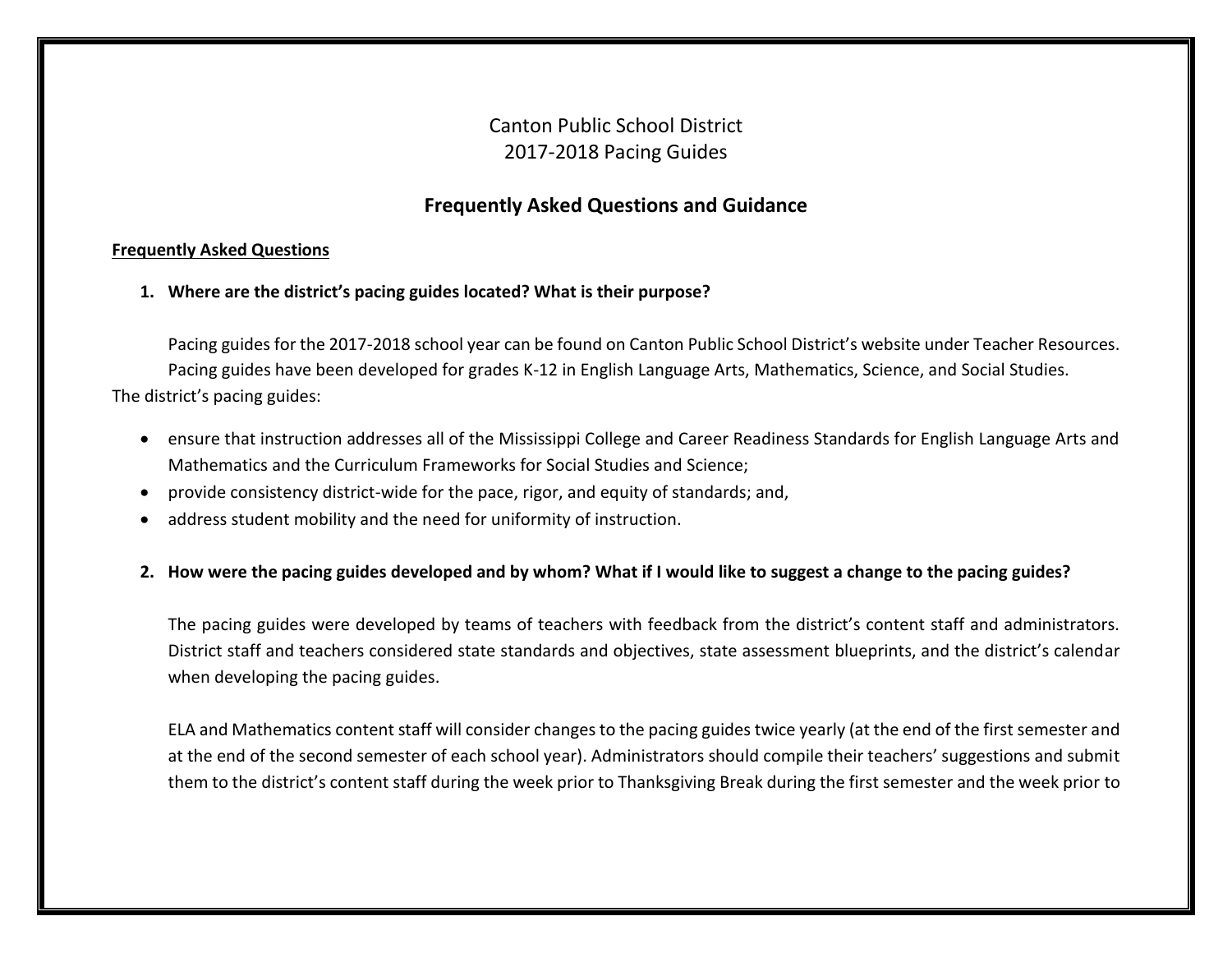the end of the school year during the second semester. **Revisions will only be considered during these windows**. If warranted, changes will be made to the pacing guides prior to the next semester.

#### **3. How are these pacing guides different from other pacing guides that we have used in the district?**

These pacing guides are different because the standards are paced by term rather than by day or week. This gives teachers more flexibility in deciding how and when to teach standards. This format also emphasizes the best practice of recognizing that many standards are ongoing and should be taught throughout the year.

#### **4. What is the best way to interpret the pacing guides?**

The pacing guides were developed to be easily understood. Quick explanations for English Language Arts and Mathematics are found below:

#### *English Language Arts*

Many of the standards in the College and Career Readiness Standards for English Language Arts are ongoing; in fact, most of them are. With that fact considered, the pacing guides for ELA indicate at what point during the year standards should be introduced (**I**), practiced (**P**), assessed (**A**), and mastered (**M**). Some standards may be assessed during the year to determine students' progress even though they may not be expected to master the standard until later. This reinforces the concept that we should frequently conduct formative assessments to inform instruction and determine which students are in need of intervention. Teachers should use the *Scaffolding Document* to assist in planning lessons and interventions.

#### *Mathematics*

The mathematics pacing guides are composed of the standards set forth by the state of Mississippi's College and Career Readiness Standards. Several of these standards are presented during a nine week period for mastery. The district will assess these standards for mastery at the end of the nine week period. District assessments will be comprehensive; therefore, these standards will also be assessed within future district assessments. The Pacing Guides give teachers a list of standards to be covered within a nine week period. The guides do not dictate the order or cluster of how the standards will be taught. Teachers should also use the *Scaffolding Document* to assist in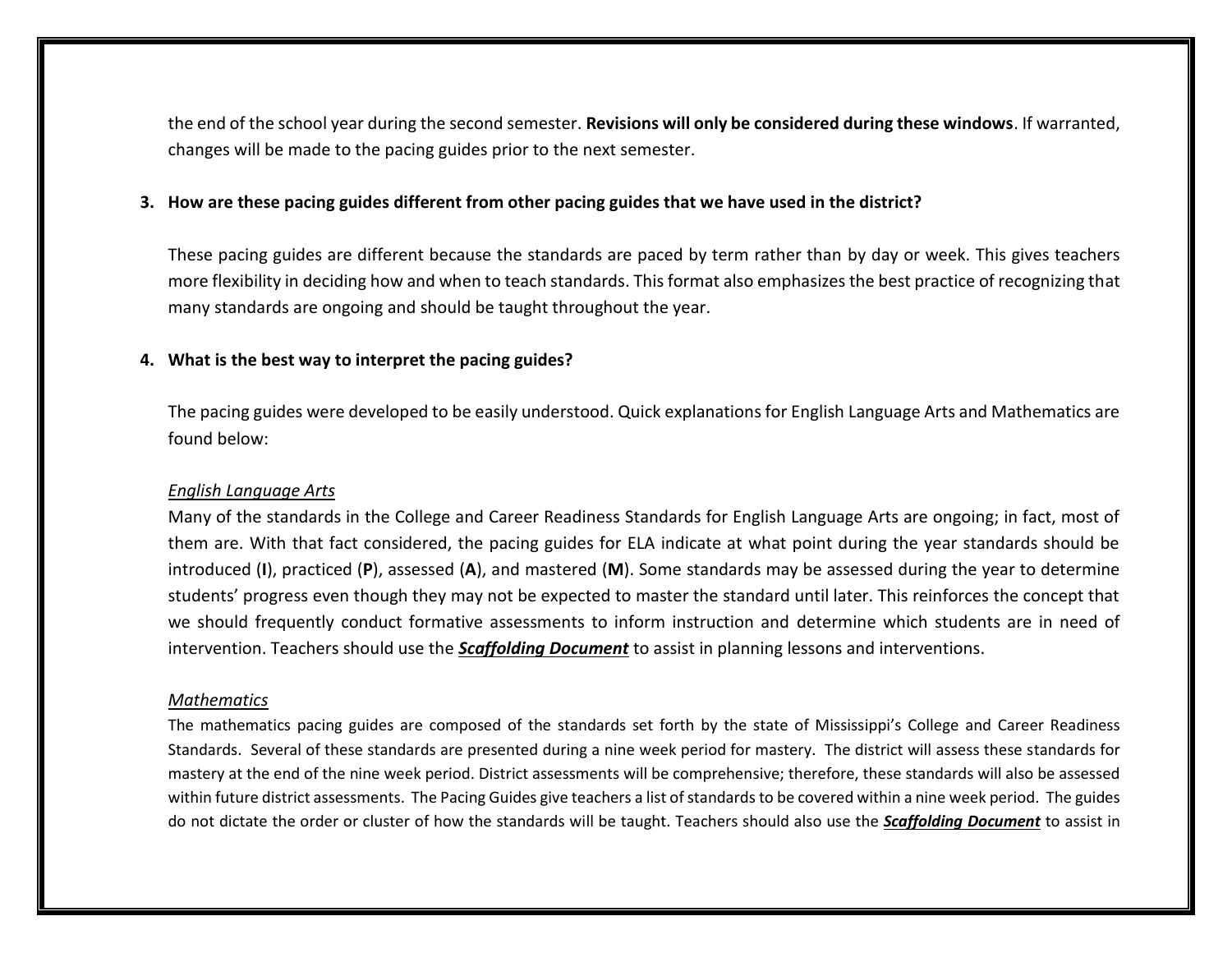planning lessons. Please note that there are several new standards added to the MS CCRS for Mathematics this year. These standards may not be found in your textbooks; therefore, these standards will be integrated within the curriculum with other standards that can be clustered together.

#### **5. Are the pacing guides stand-alone documents?**

No. The pacing guides are part of a collection of instructional documents to assist teachers in planning instruction and assessments. The other documents that should be used throughout the school year are the Pacing Planning Tool, Quick Calendar, the College and Career Readiness Standards (or frameworks for subjects other than ELA and mathematics), and MDE's scaffolding documents for ELA and mathematics.

The Pacing Planning tool helps teachers make the broad vision of the standards more specific. The Quick Calendar provides teachers with a quick glance of what standards will be covered on any given day in a month. MDE's scaffolding documents for ELA and mathematics provide teachers with guidance on prerequisites for standard mastery, key concepts within standards, and examples of evidence of student mastery. These tools are excellent resources for planning lessons, developing assessments, and identifying points of intervention for struggling students.

The College and Career Readiness Standards and Curriculum Frameworks include the standards or objectives for each grade level as well as the standards or objectives for proceeding and following grade levels. The ELA and Mathematics College and Career Readiness Standards both contain glossaries of terms that are beneficial for teachers.

If you find that you need support in narrowing the focus of the pacing guides, please contact your principal. They have tools that can assist you in making the broad range of the term-based pacing guides more specific.

#### **6. Will the district's assessments be aligned to the standards in the pacing guides?**

Our district assessments are designed to provide a snapshot of the learning process throughout the school year. The district's assessments are aligned with the timing and content of the pacing guides. Standards will be assessed according to their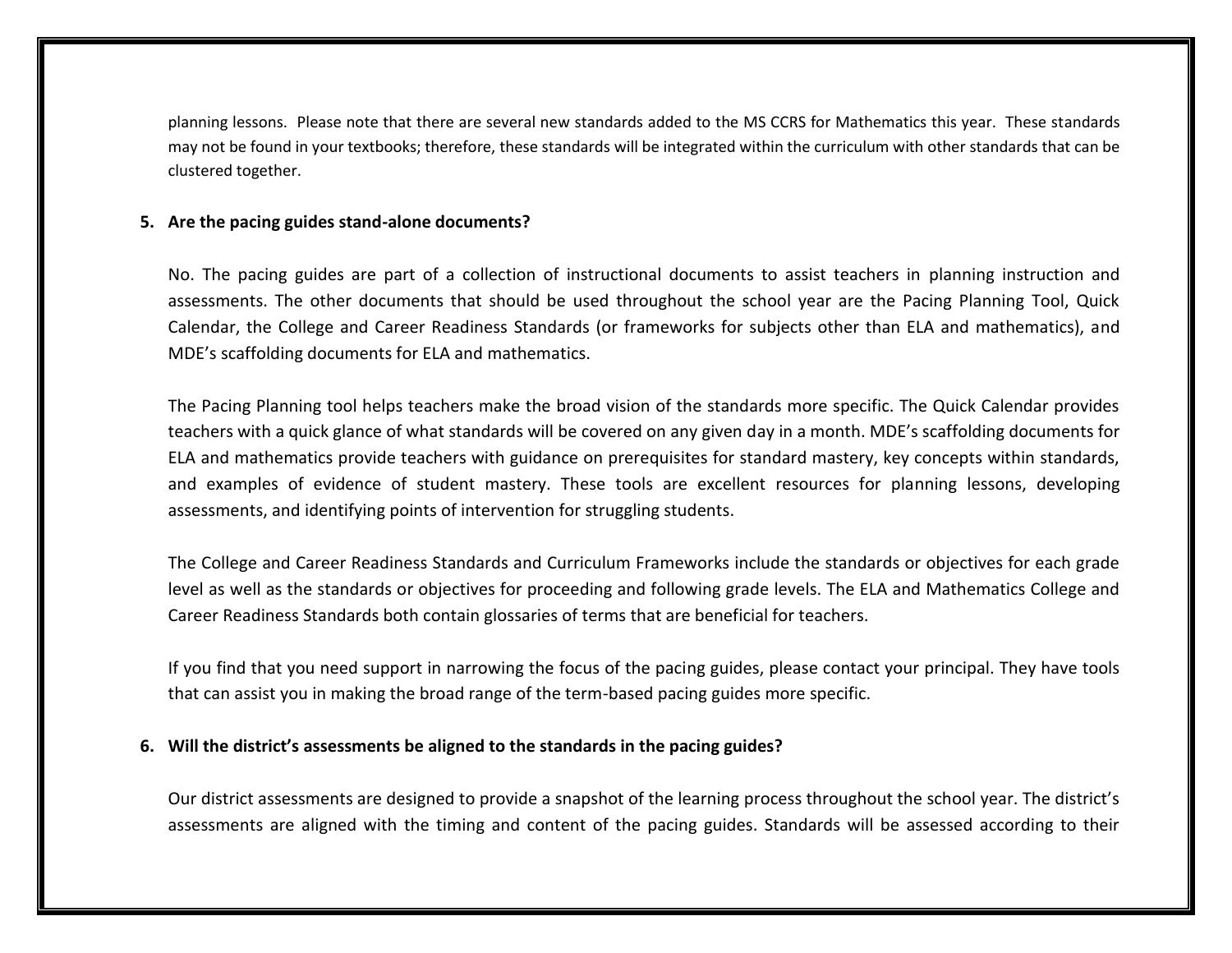appearance within the term indicated on the pacing guide. Ongoing standards will be assessed at multiple points throughout the year.

## **7. Whom should I contact if I need assistance with planning lessons using the pacing guides and supporting documents?**

Teachers have several options for instructional support within the district. Building principals, instructional specialists, assistant principals, and district content coordinators are available to assist you with instructional planning.